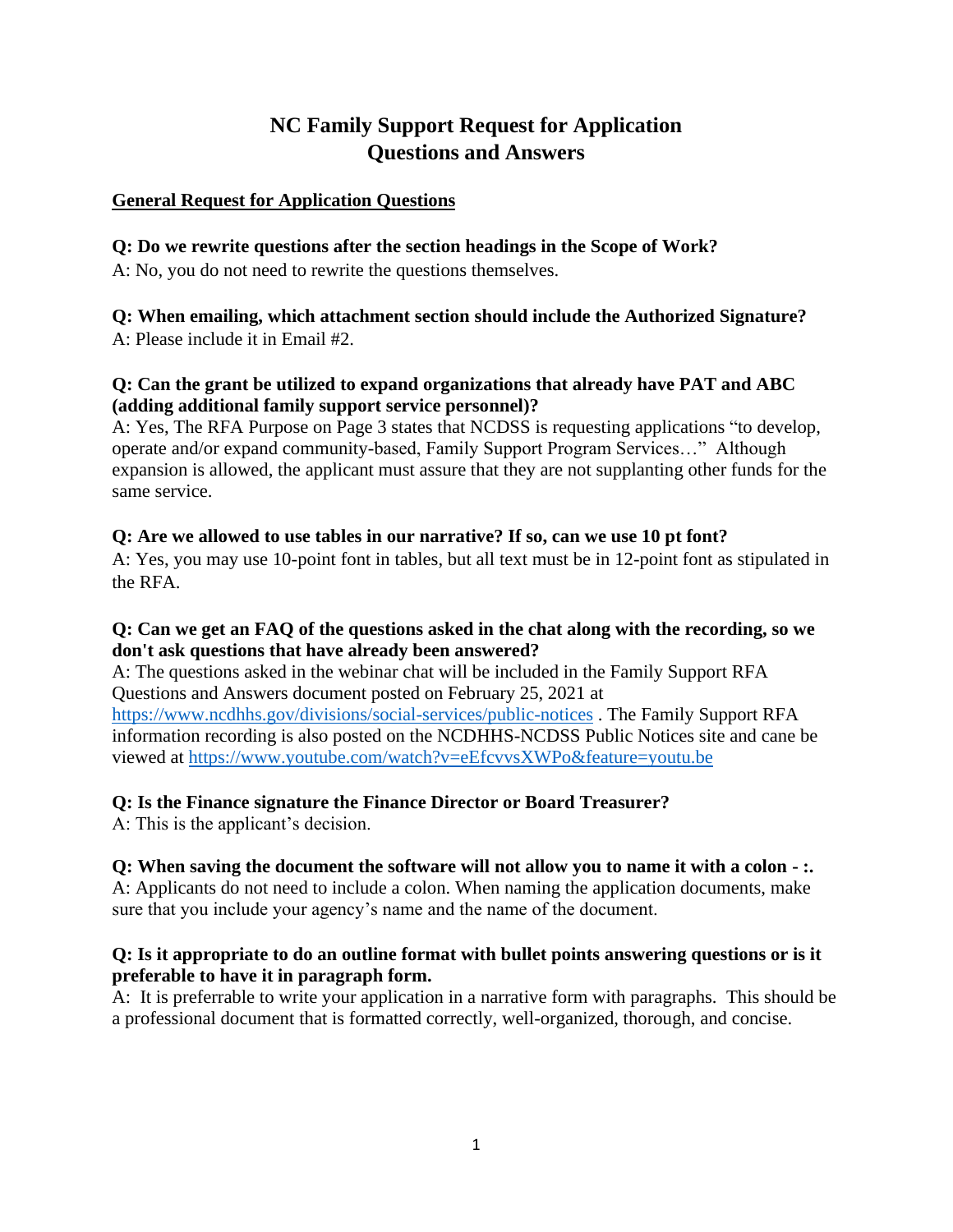#### **Q: Can you apply to cover specific counties or do you have to apply and cover the whole region as referenced in the regional map draft on the public notices website?**

A: Applications should list the county(ies) that they propose to serve and the appropriate Social Services Region. Applicants do not need to serve the entire region. As NCDSS makes selection decisions, we will consider geographic and regional representation.

#### **Q: What if we are currently offering programs that you are not funding? Should we leave those out of the proposal?**

A: Yes, only include programs that are listed in the RFA in your application.

### **Q: When will the link to the webinar be sent?**

A: The link to the webinar recording was posted at [https://www.ncdhhs.gov/divisions/social](https://www.ncdhhs.gov/divisions/social-services/public-notices)[services/public-notices](https://www.ncdhhs.gov/divisions/social-services/public-notices) on February 19, 2021.

## **Q: We are interested in finding out more about Triple P training but have found it very difficult to get a response from the lead agency representative. What is the best way to get training information?**

A: You should contact the Lead Coordinator for your Local Implementation Agency listed on the NC Triple P Regional Map. This map has been posted to the NCDHHS-NCDSS Public Notices site at<https://www.ncdhhs.gov/divisions/social-services/public-notices> . You may also want to view the Triple P America website or contact Sara van Driel, Implementation Consultant at Triple P America, at [Sara@triplep.net](mailto:Sara@triplep.net) . You may also contact Kian Furnace, NC Triple P Coordinator at [kian.furnance@dhhs.nc.gov](mailto:kian.furnance@dhhs.nc.gov) .

## **Q: What is the Strengths Based Practices Inventory? On page 6 of the RFA there is mention of a Strengths Based Practices Inventory. Can you explain what this is?**

A: The Strengths Based Practices Inventory (SBPI) is administered at the end of each program or series. It includes around 15 items and aligns with a trauma informed approach. If funded, the SBPI would be provided to agencies to administer to families as a satisfaction survey. The SBPI is posted on the NCDHHS-NCDSS Public Notices site at <https://www.ncdhhs.gov/divisions/social-services/public-notices>

# **Q: If an agency is applying for funding for multiple activities (IY/CoP/PCIT), do we include responses for each of those activities as we answer the questions in the RFA and complete one application for our agency. Am I reading this correctly? I know we would need to complete separate logic models but just wanted to check on the application part.** A: Your agency should write one application that includes a separate logic model for each proposed model. Your responses should be inclusive of all of proposed models, but may address individual program model variations. For instance, if proposing Circle of Parents, you may want to highlight unique program requirements that focus on parent leadership in the Parent Engagement and Leadership section.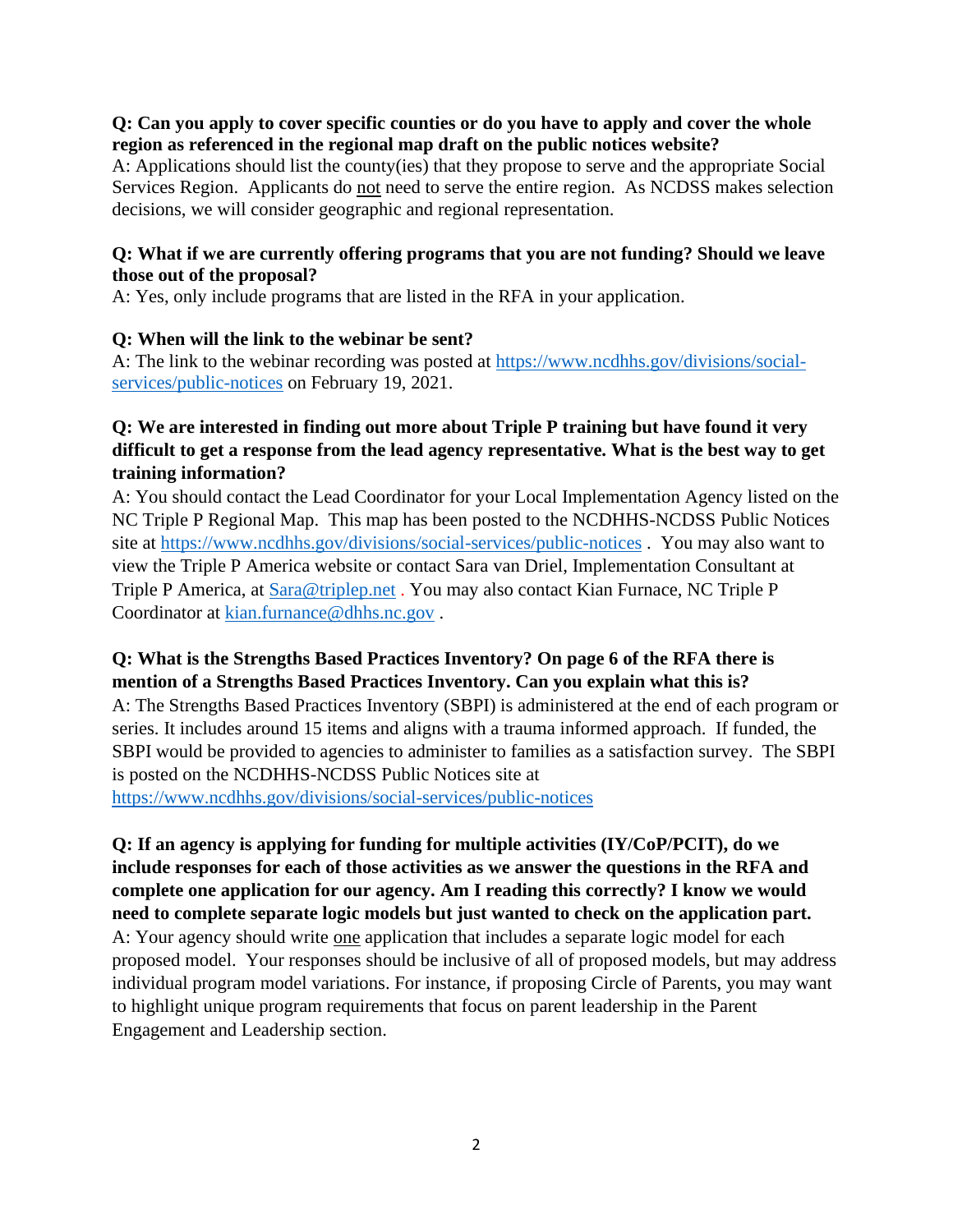# **Q: We prepared many of the forms required for the RFA package (federal and state certifications, authorizations for signatures, etc.) for another grant about a month ago and have them in digital format. Can we use those for submission or do you need February/March dates on the forms?**

A: Yes, as long as these forms were prepared and signed after October 1, 2020. This is also true if you have submitted 2021 Certifications for a DHHS Contract Amendment.

## **Q: On page 3 it states that organizations can submit only one application. For confirmation, this means that an organization is unable to submit multiple proposals in distinct geographic regions?**

A: This is not a regional RFA, therefore agencies may only submit one application. Applicants may include multiple counties within their application, however. Please note, the award amount is capped at \$140,000 regardless of how many counties are included in the application.

# **Q: Are we eligible to apply for PCIT funding in addition to our Incredible Years and Circle Contracts?**

A: Yes, applicants can apply for any one or combination of the models listed in the RFA. Please note, the award amount is capped at \$140,000 regardless of how many models are included in the application.

# **Q: The link for Federal Certification, FFATA Data and Proof of Insurance verification do not open.**

A: The Contractor's Packet has been updated with the correct links for the Federal Certification and Proof of Insurance Verification. **Please use the NCDSS Contractor Packet that is listed as a separate attachment** on the Public Notices site and not the link in the actual RFA. This attachment also includes the updated federal mileage rate. The FFATA Form link still does not open, so it has also been uploaded as a separate attachment.

# **Funding**

**Q: What is the funding source for this grant? Will this grant be funded by federal funds or state funds? It looks like from the RFA it is a blend of both maybe? We have multiple funding streams and I need to be aware of the amount of federal funds as it will impact our audits.**

A: The NC Family Support Program Services are funded with the following two federal sources from the Administration of Children and Families:

- 1. Promoting Safe and Stable Families Amendments (Title IVB-2 of the Social Security Act), and
- 2. Community-Based Child Abuse Prevention (CBCAP).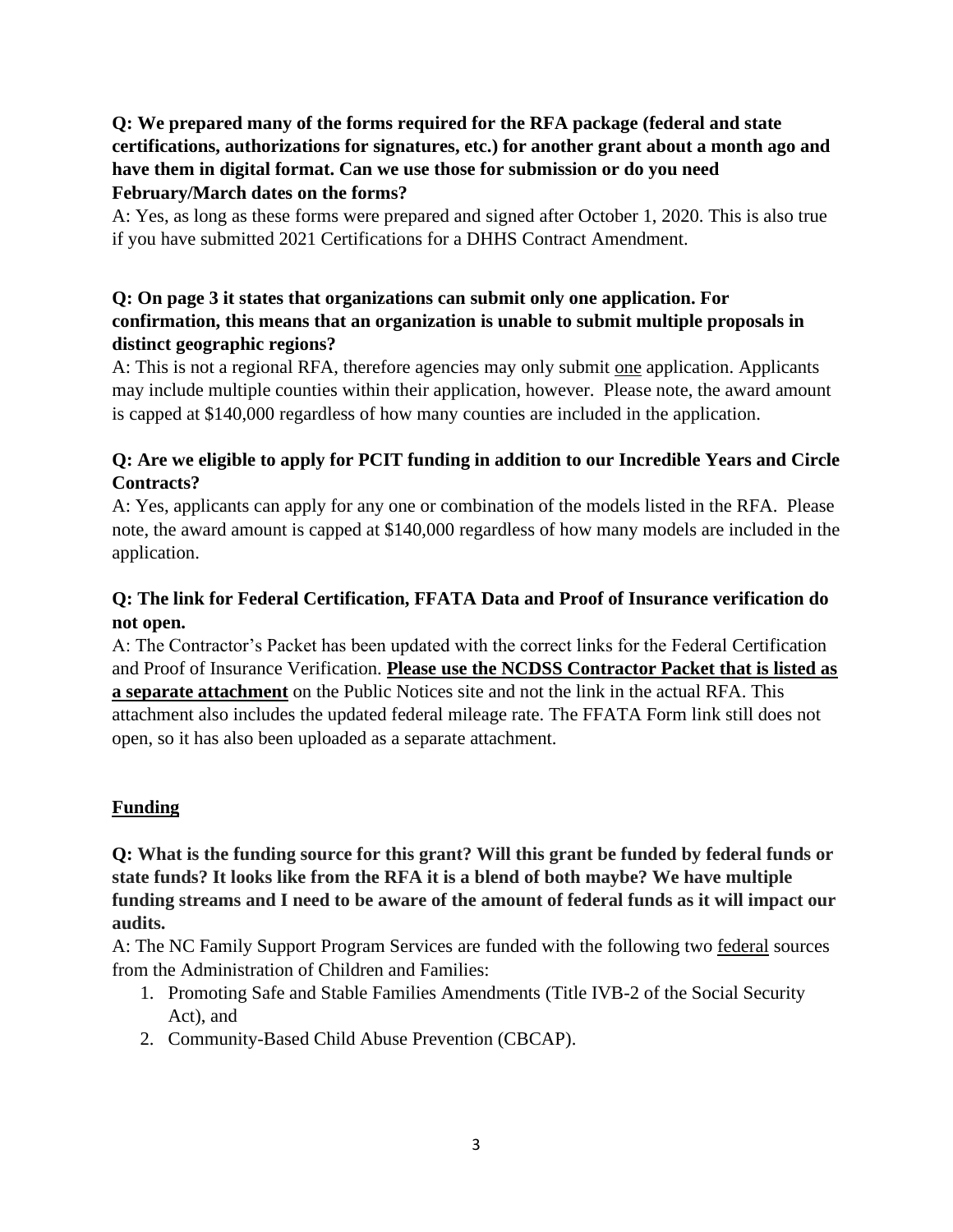### **Q: Is there a limit of funding per county. (can 2 separate agencies apply if not a duplicate service)?**

A: No, there is no limit of funding per county. However, NCDSS will consider geographic diversity when awarding grant. Two agencies in one county may submit separate applications for different services. NCDSS recommends that applicants coordinate with each other when planning their applications to avoid duplication and establish mutual referral protocols. This coordination should continue during service delivery if both agencies receive funding. Applicants should write about this coordination in the Collaboration section and may choose to submit letters of support for each other.

## **Q: I heard the response that we don't know the number of awardees, but do we know the total amount available for awards across the state for the program?**

A: No, NCDSS does not have this information at this time.

# **Q: Is the \$140,000 per contract year, for a total of \$420,000?**

A: Yes, the award amount will be up to \$140,000 per year for a total of \$420,000 total over the three-year grant cycle dependent upon funding availability.

# **Q: Up to how many organizations can be awarded?**

A: NCDSS does not have this information at this time.

# **Audit**

# **Q: Will there be an issue if your agency only has an audit every other year?**

A: NCDHHS Contractors must follow federal and state laws regarding auditing. As stated in the RFA: "All non-governmental Contractors that receive \$500,000 or more in total financial assistance must submit a single or program-specific audit to [NCGrantsReporting@dhhs.nc.gov](mailto:NCGrantsReporting@dhhs.nc.gov) within 9 months of the Contractor's fiscal year end. Audits governed by 2 CFR 200.512 must be posted to the Federal Audit Clearinghouse (FAC) within 30 days of audit completion."

# **Q: Do we have to have a full audit in order to receive this funding. Because of our size and the fact that we are not part of another agency, we only do an annual compilation. This is completed by an independent CPA firm.**

A: No, applicants do not need to have a full audit in order to receive this funding. However, NCDHHS Contractors must follow federal and state laws regarding auditing as stated above. If your agency does not reach this threshold, then an audit is not required. We recommend applicants research audit requirements in the links provided in the On-Line Resources section of the RFA.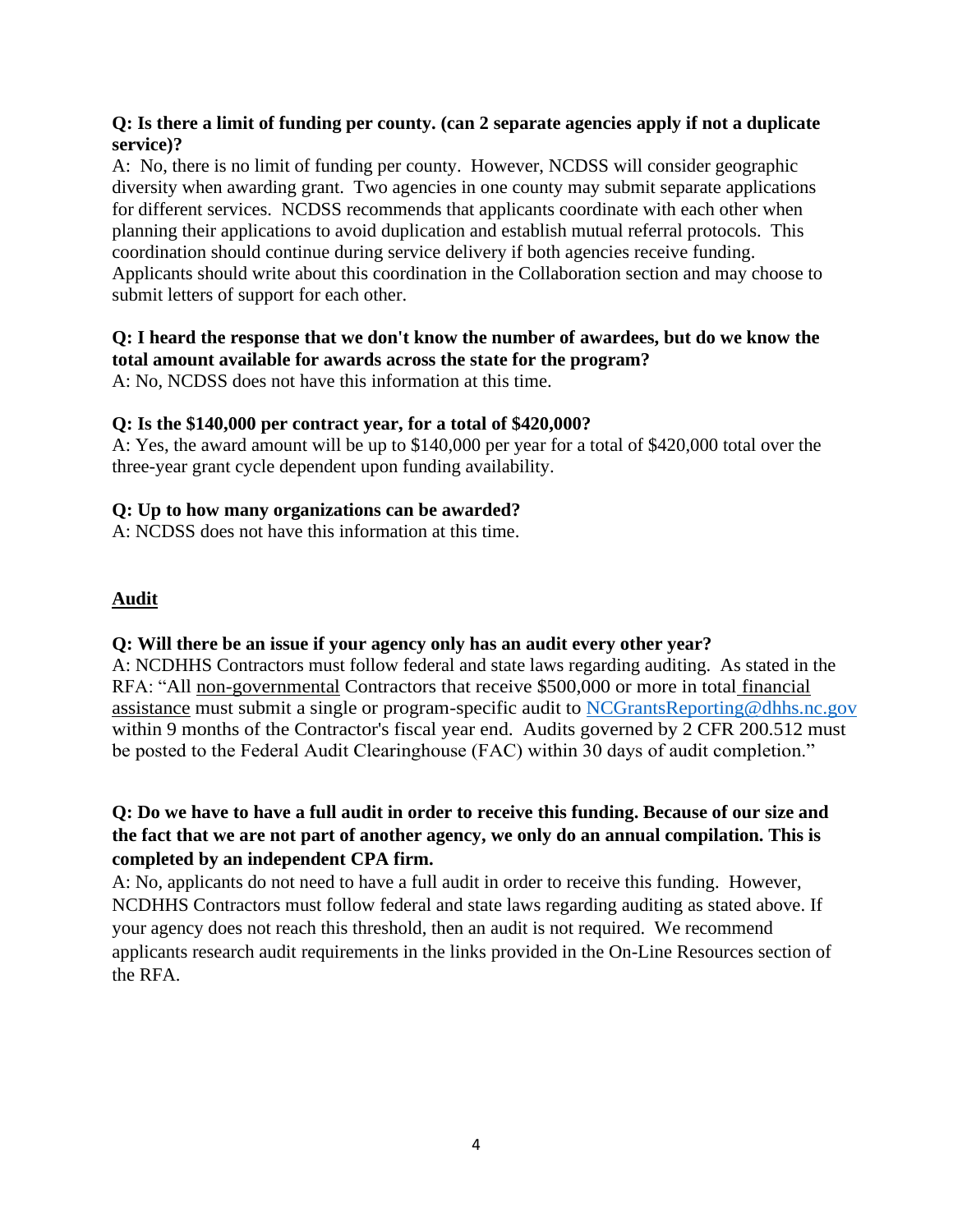# **Cover Letter**

### **Q: Is there a sample cover letter that you would prefer a PAT program to follow?**

**A:** No, there is not a cover letter sample specific to PAT. Please model your cover letter based on the samples given, ensuring that all program information listed in the Cover Letter section of the RFA (pg. 16) is included.

### **Service Delivery**

# **Q: Should we proceed with program planning assuming we will be meeting in-person? May we plan for a hybrid class? Could we give families the option of in-person or virtual participation at enrollment? Or, does it need to be all virtual or all in-person?**

A: NCDSS will continue to allow virtual programming during the COVID-19 Pandemic. Applicants may plan for a hybrid delivery for the first year of the grant cycle. But as soon as it is safe to do so, NCDSS expects Contractors to provide in-person services as intended by the model purveyor. For consistency and evaluation purposes, NCDSS requires agencies to deliver programs in either an all virtual or all in-person format throughout the first 6 months of the grant year (July-December). If it is safe to meet in-person during the second 6 months of the grant year (January-June), then agencies should adjust your service delivery to in-person at that time.

#### **Q: What if we want to provide virtual and in-person in order to remove barriers for parents - using the best practices for virtual delivery provided by program creators?**

A: During the first year of the grant, your agency may plan for a hybrid delivery of services as long as you follow guidance and best practices from the program purveyors. For in-person services, contractors are expected to provide incentives to eliminate barriers to family participation, such as transportation, meals, and/or childcare services.

### **Q: If the developers and purveyors of these models allow for virtual or hybrid services post-COVID, could that be considered at that time?**

A: The Administration of Children and Families requires that family support services funded by NCDSS must be evidence-based and adhere to model fidelity. Currently, evaluations on the programs allowable in their RFA were conducted on in-person services. If model purveyors conduct new research that demonstrates the same level of effectiveness for virtual or hybrid services, NCDSS will consider allowing this type of service delivery.

### **Q: Is PCIT somewhat virtual since the clinician is not in the same room?**

A: No, NCDSS does not consider PCIT virtual if implemented with model fidelity.

### **Q: Is it possible to include virtual, face-to-face video for individual Triple P, Level 4 sessions? We anticipate video virtual sessions to be the preference for some parents, particularly those with transportation or childcare barriers.**

A: Virtual sessions for Triple P are allowable at this time due to safety issues. Please note that Triple P On-line Codes are not allowable in this RFA. Additional research and guidance from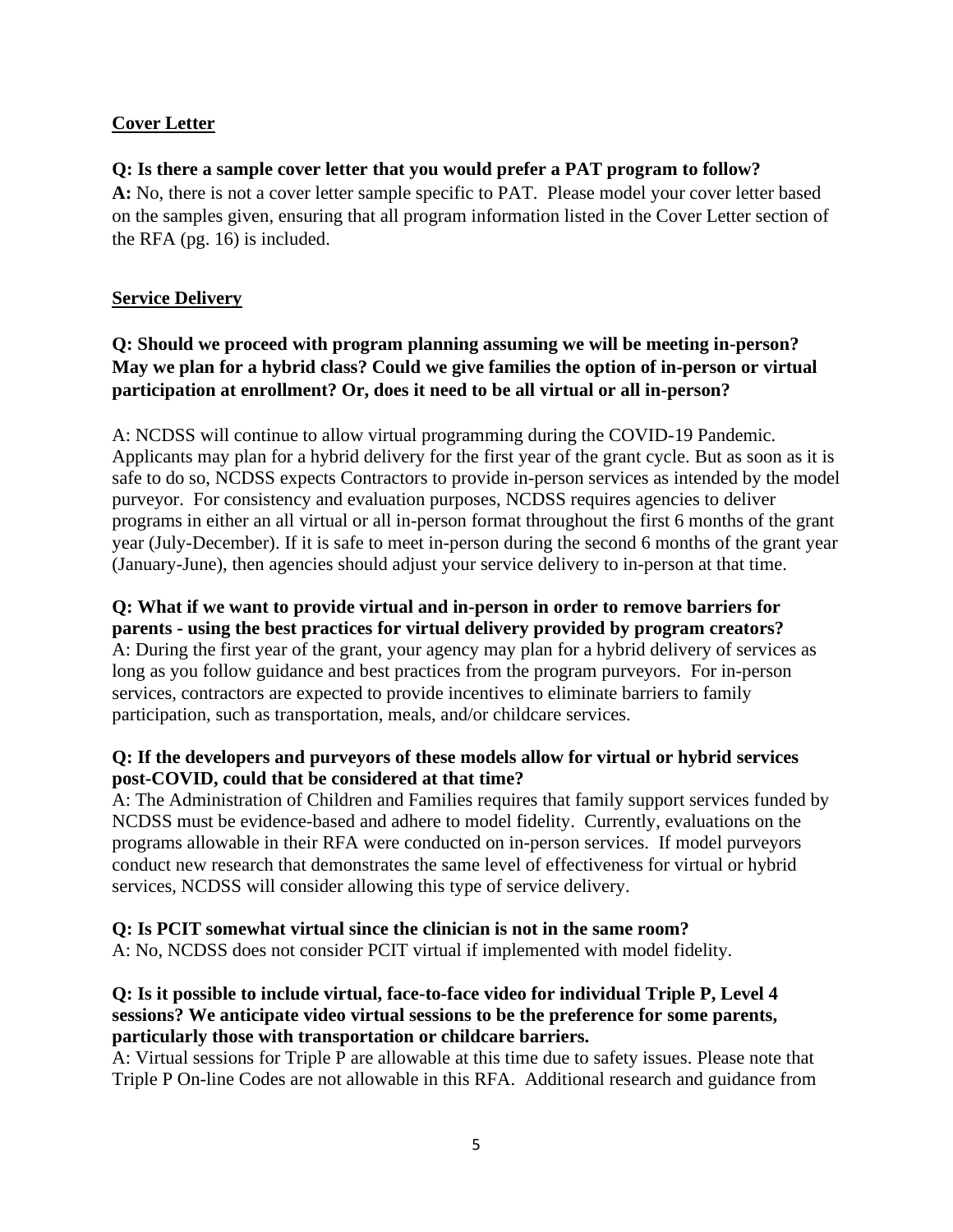Triple P is needed regarding the allowability for virtual services due to other barriers such as lack of transportation or childcare.

### **Q: Is it acceptable to write the Scope of Work stating "Up to four series of the 14-16 week Incredible Years BASIC Parent Program for 24 children and 32 caregivers" or does it need to be written as a definite 4 groups?**

A: NCDSS will not accept numbers of participants or series with the phrase "up to" or within a range like "18 to 24 children." Based on your community's needs and your agency's resources, develop a reasonable estimate for the number of series, number of sessions, and number of participating parents, children, and families. Specific numbers should be included in both the Scope of Work and the Budget.

#### **Q: Can we include referrals from court or the school system if it is made clear that the parent is voluntarily choosing to engage in Triple P, and their participation is not part of any disposition between the client and the court/school system?**

A: Yes, Contractors may receive referrals from both the court and school system if the family voluntarily accepts these services and currently does not have an open child protective services case. It is important that families are not "court ordered" to participate in family support services.

## **Letters of Support**

### **Q: Where should the other 2 letters of support come from?**

A: This is up to the discretion of the applicant. You may want to consider collaborative partners in your county that support your work and/or provide referrals to your program, including nonprofit organizations, local public agencies, or community leaders.

### **Q: Were there any specifics on what the 3 letters of support needed to include?**

A: There are not specific directions for what the letters of support should include.

### **Subcontractors:**

### **Q: Can the Contractor serve as a pass-through for other practitioners to provide services?**

A: Yes, Contractors may contract with Subcontractors. Please follow any instructions in the RFA and Contractor Package regarding Subcontractors. Please note that the Contractor, rather than NCDSS, is responsible for monitoring the Subcontractor for all compliance, programmatic, and fiscal requirements. When NCDSS monitors the Contractor, they will be required to show documentation of Subcontractor monitoring.

# **Q: In the event we intend to subcontract with another agency, does NCDSS want to see a MOU submitted with the application? How would you like to see this commitment between partners expressed in the application**?

A: The RFA does not require you to submit an MOU with the application if you are subcontracting with another agency. You would describe your commitment and intention to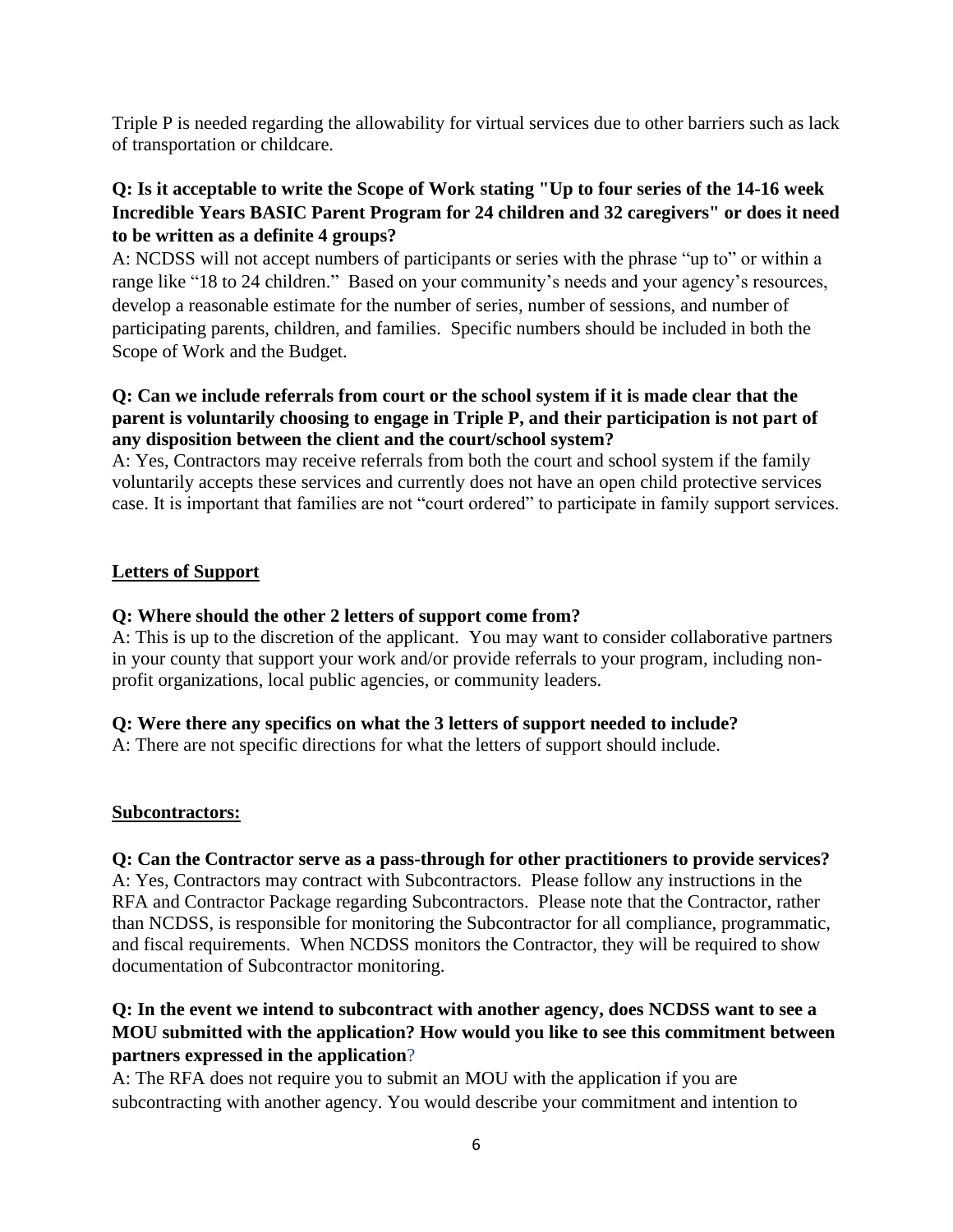subcontract in your Cover Letter and throughout your Scope of Work and the Budget. If the applicant receives an award, then a MOU between the Contractor and Subcontractor will be required as part of the contracting process.

### **Face Sheet**

### **Q: For the signatures on the Face Sheet, can the Executive Director attest to the Board Chair's signature?**

A: Yes. The witness or attestor must be 18 years or older and not related to the signatory. It is fine for Applicants to list someone in their agency as the witness / attestor.

## **Q: The Contractor Document package is a protected document that cannot be separated without a password. The Face Sheet and Budget are to be emailed as separate documents; however, we cannot separate them without the password. If you copy and paste, it messes up the formula in the cells? Can you please advise?**

A: Applicants should not need to save individual sheets from the workbook, which was designed to include all of the required information. As part of your application, submit the entire Excel workbook. Do not worry about sending them as separate documents as listed in the RFA.

## **Budget and Budget Narrative**

### **Q: Can you provide an example of the Cost Allocation Plan, and is the attestation form previously used needed?**

A: NCDSS does not have examples of the Cost Allocation Plan. This plan is very specific to each agency. The Cost Allocation Plan Certification is not required in this RFA.

### **Q: The budget has a line for match, but I cannot find where match is required. Will you be asking for documentation for in-kind or match dollars?**

A: There is no match required from Family Support Contractors during this grant cycle. Do not include an in-kind or cash match in your budget.

#### **Q: The budget sheet will not allow the narrative line to wrap, so the text disappears. Is this ok? The excel sheet is locked to change formatting, so you can't make the text boxes bigger. Maybe that could be fixed.**

A: The Excel cells in the budget are formatted to wrap. Please expand the row to see all of the text.

# **Q: Do you know when the budget instructions can be formatted to print correctly?**

A: The Contracts Office designed the budget instructions to be shared electronically and we do not anticipate any formatting changes at this time.

# **Q: Could I please get some tech. assistance on the excel sheet? I am unable to save as individual sheets from the workbook. The move/copy option is not available. Please advise.**